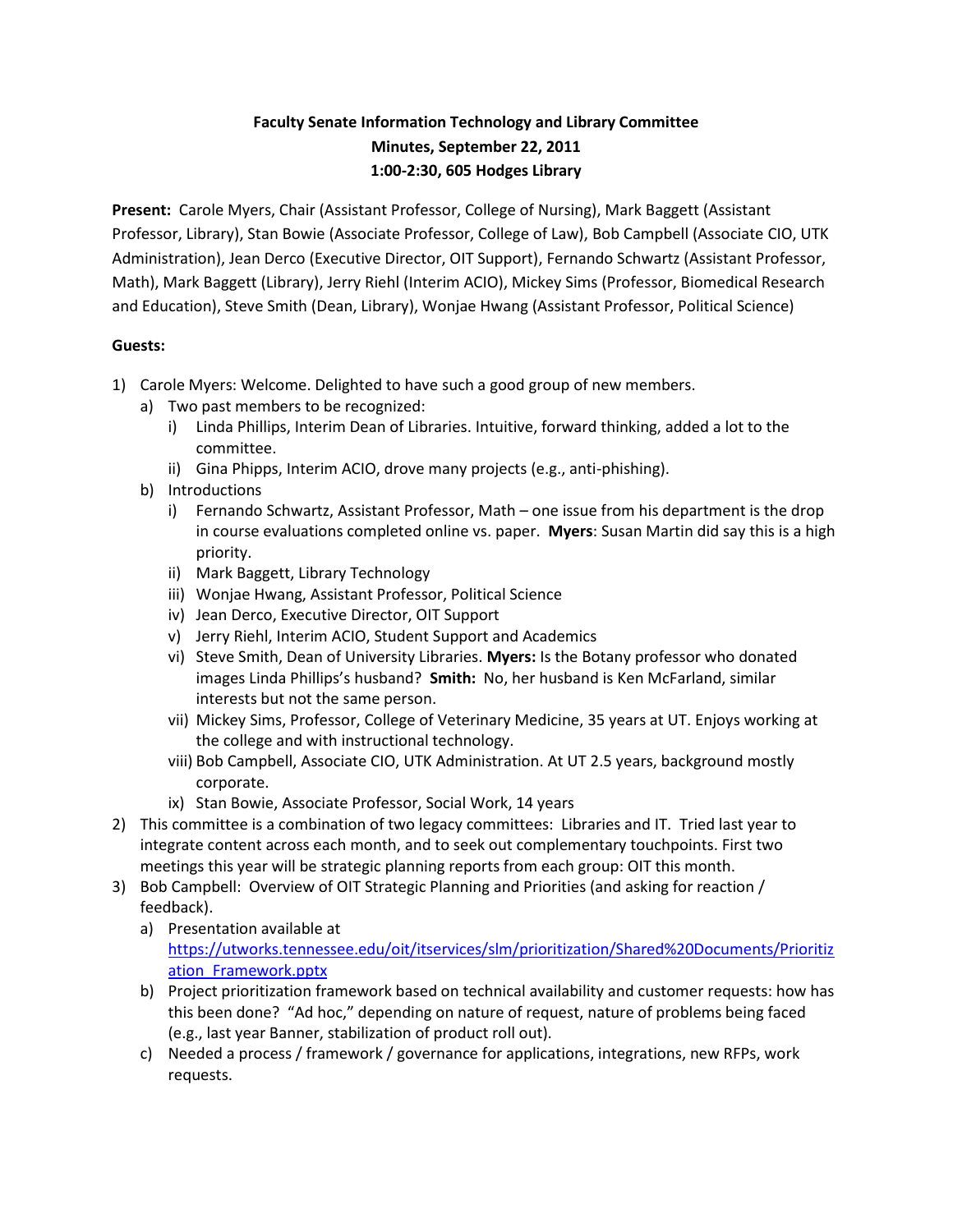## d) Project Assessment Matrix



Complexity/Difficulty (Cost)

- e) Strategic Impact uses weighted average to determine y-axis number Top 25 Infrastructure Committee (Chris Cimino and others) have assigned impact ratings for several projects; governance for this may even belong at a higher level. Financial impact could be a net gain (e.g., going from hardcopy to electronic transcripts has a fee to use the service, but saves on postage and paper).
- f) Complexity / Difficulty (framework) uses sum to determine x-axis number. Cost on this is only actual cost to implement, not potential savings.
- g) Took list of 60 projects, mostly requests from UTK administrators (Chancellor, Provost) and a few systems (TERA) and worked with Chris Cimino and the Vice Provosts to rate. Banner is upper right, with TERA – lots of resources, very important. Lower left, things like integrating Grades First for Thornton Center – low effort, small population, but Provost strongly encourages this one.

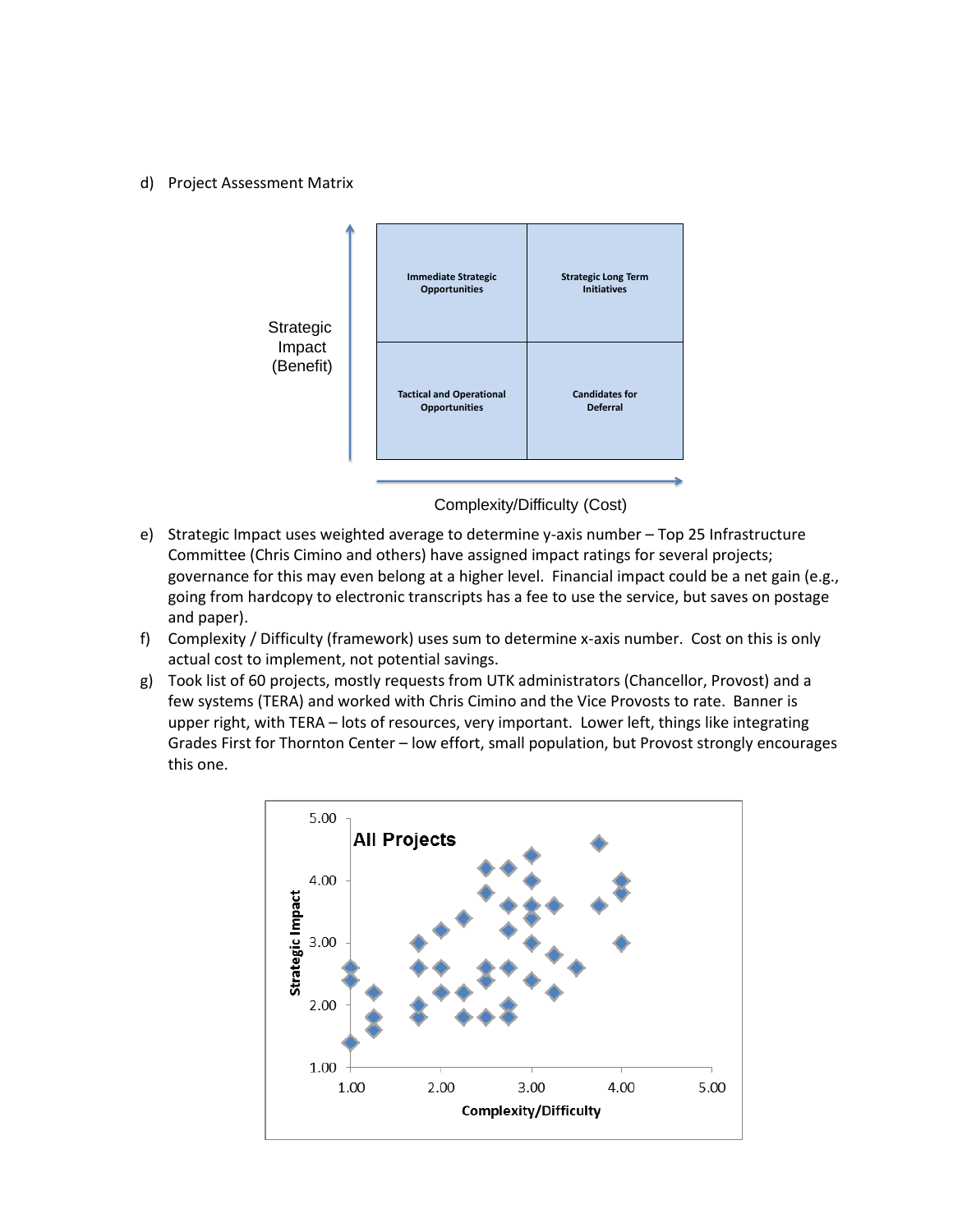- h) The scatter plot is not the priorities; it's data that will allow customers to drive priorities. **Bowie**: So there may be political considerations? **Campbell**: In a way; sometimes there are other considerations than pure strategy. **Myers**: But OIT is providing information, not just data, to decision-makers; influencing but not deciding. **Campbell**: Well, in the absence of other guidance, we do decide. **Schwartz**: So it's useful for those proposing projects to see how they can get closer to the "do this" region. **Campbell**: These get discussed at the level of the Chancellor's Staff. We're very close to having a formal governance body.
- i) Can look at projects in different ways; e.g. color-coding the dots to indicate which area has proposed them (e.g., Research Support, Graduate Initiatives) or by what's in progress.
	- i) **Bowie**: Would your examples of "knowing who to call" or "ACIO understands really well the application" affect complexity / strategy. **Schwartz**: If two points are in same horizontal line, should always select the leftmost? If not, political? **Campbell**: We're using this internally; trying to promote it to the governance body. Hope that ultimately we will use this to prioritize all projects. **Schwartz**: But an expensive one with same impact as lessexpensive one would always be political? **Campbell**: These projects were started before we started using this framework. That green one in the middle is probably the result of an RFP, purchase of a software package by some other department (e.g., Admissions), and needing to integrate that software with Banner. Can also look at UTK vs. System, work effort required, and so on. This is an emerging framework to allow making more methodical decisions. Also a way of looking at what we're not going to do; need to be able to look at a project and say it'll never happen, let's take it off the radar if we're not ever going to get to it.
	- ii) **Schwartz**: Is there some memory in this process? In the sense of what you did last time, or whether some department is always super-urgent, some department always gets left out? **Campbell**: Ideally the governance body will have some continuity. Most important is to make sure all important stakeholders are there. Squeaky Wheel Syndrome can influence whether a project is taken up, but if a governance body can make the decisions, they can evaluate all the projects together.
- j) Next steps
	- i) Refine membership of Governance body
	- ii) Document Governance process
	- iii) Refine rating criteria for both "strategic impact" and "complexity to deliver" to reduce subjectivity
	- iv) Define appropriate groupings/relationships of initiatives
	- v) Define the process for introducing new opportunities
	- vi) Document new IT requests to include:
		- (1) Cost benefit analysis
		- (2) Strategic importance
		- (3) Technology requirements
	- vii) Document justification for rejected requests, including potential alternative technical strategies
- k) Questions and answers
	- i) **Riehl**: This process will encourage people to think strategically and long-term, rather than focusing on the "need of the day."
	- ii) **Myers**: Working with senior campus administration, most of these are campus wide projects, but there are some projects that have a lot of effect on faculty, are faculty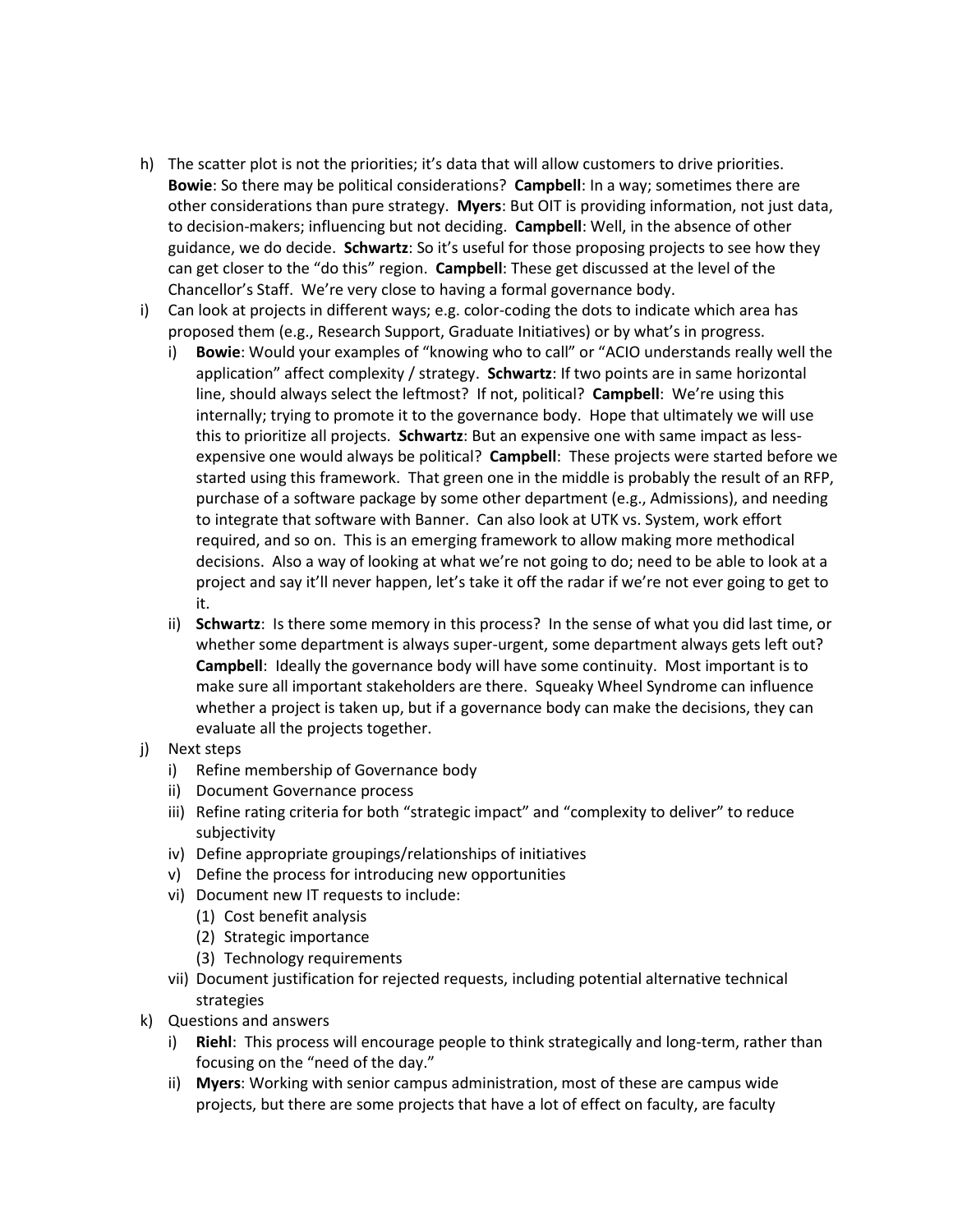included? **Campbell**: Yes, there is a faculty subcommittee in Top 25 Team. Faculty voice comes through people like Sarah Gardial.

- 4) Steve Smith: will talk next time about Library strategic planning and Top 25 Initiative. Will give a general update now, from the mundane to the sublime.
	- a) New to UT, here since June. 21 years at Texas A&M.
	- b) Mundane: New name tags, build on library's public service reputation and high service ethic. Formal name tag system will help identify staff to patrons. Used to have a prominent reference desk and walk up services, but moving toward providing more things virtually, anywhere. Library staff may not be as evident; think tags will help to promote services.
		- i) **Bowie**: Great idea. One thing that students run into is that when they need help, they may run into a student worker rather than a regular staff member. **Smith**: Tags will be for all: librarians, paraprofessionals, support staff, and students. Final version will have a space for department or title. Won't really distinguish among student, paraprofessional, or librarian. Some people are concerned even about name for reasons of privacy, so will be allowed to use any reasonable name as long as they have a tag. Expecting a variety of reactions, but most people seem positive so far. Wants to ease people into it.
		- ii) On a serious note, there's a safety/security issue past experience (keeping people INSIDE because of a chemical spill and trying to evacuate a building) shows that having some kind of identification both encourages patrons to listen and allows first responders to locate people with useful information.
	- c) Sublime:
		- i) Will be undertaking a large renovation project, hope next summer. Commons on  $2^{nd}$  floor is focused on student learning and life, variety of spaces, collaboration, easy access to technology. Very popular. Hope to introduce Commons concept throughout entire 2<sup>nd</sup> floor. Hopes to have draft blueprint next month. Will have more intuitive distribution of service points and a consistent, welcoming look and feel.
		- ii) Met with student advisory committee; confirmed his feeling that work on the facilities is going to be a high priority in next few years. Hoskins, Music building library, Ag Vet, Hodges. Want to address issues in a systematic way over next few years: process and expectation of regular renovation and updates to each floor of the building. Example: some carrels on the quiet floors have electrical outlets but no electricity. Need to address more and better places to plug in.
		- iii) Has met with many individuals with lots of great ideas: frequent issue is need for space. THEC recently completed a study that says UT is 1,000,000 square feet short of library space on campus. Library is perceived as having a lot of space; very assertive at weeding and replacing with electronic. Expectation (outside) is that Library has EXCESS space. Reality is different. Don't see any likelihood of expanding the building – real estate is needed for other projects. Need to be very efficient at using space that exists.
			- (1) **Campbell**: How does the Library interact with the Baker Center? **Smith**: Baker Center has Sen. Baker's papers; also transferred all political collections (Kefauver, Thompson, etc.) to Baker Center's Modern Political Archive. New task force studying Baker Center suggested that all collections should return to the Library. Library has physical and administrative responsibility for those archives, but they are physically located at Baker Center.
			- (2) **Myers**: Two years ago visited different facilities; very impressed with archives especially at Hoskins. However, there is a dire need of climate control. What's the status? **Smith**: Studying the history, past, and future of Hoskins. In master plan, Hoskins rates very highly – administration wants to renovate it. Plan doesn't say what will be done with it,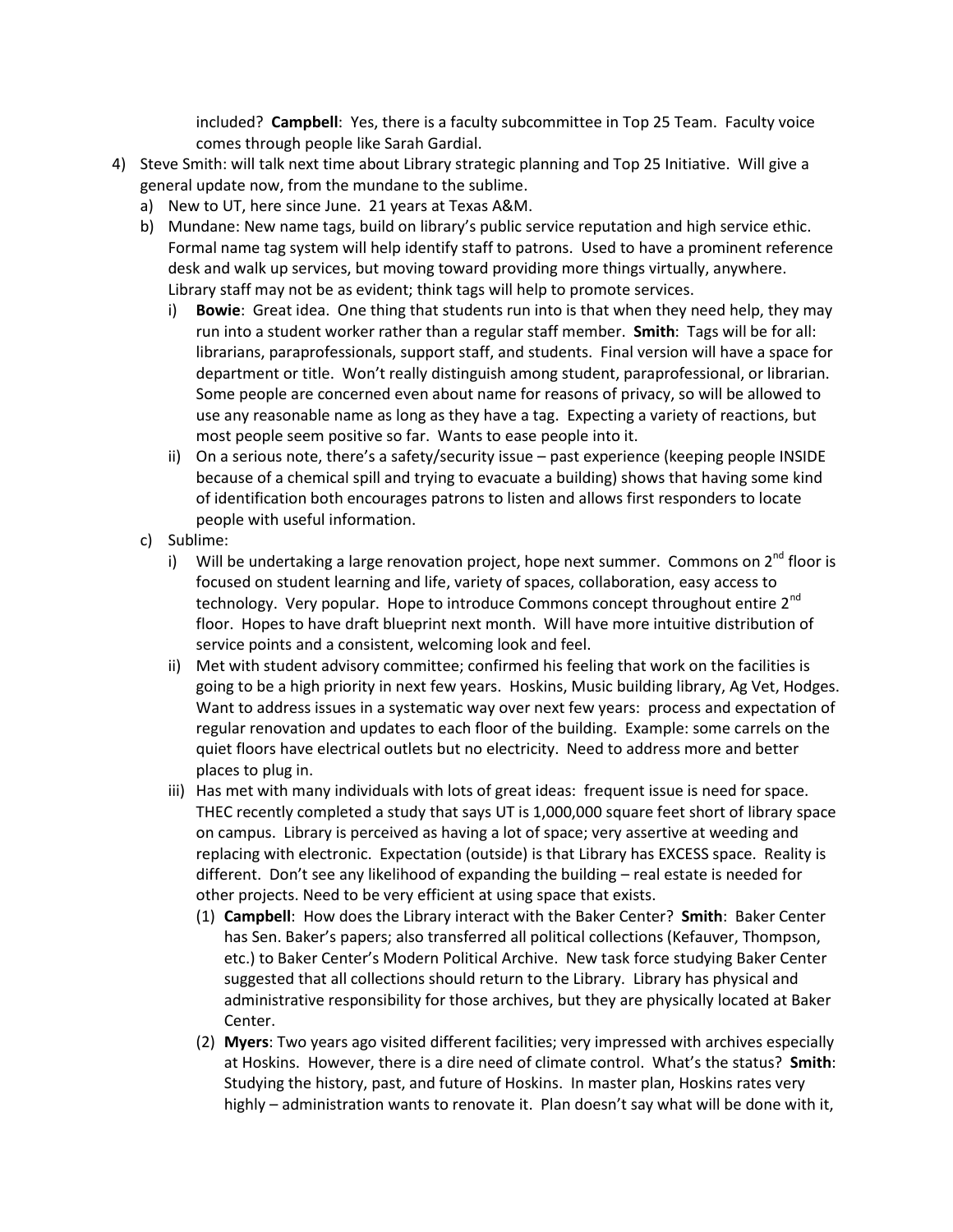just that it will be restored and later additions (Kefauver wing) torn down. However, thinks will not be big enough to be a serious library. Likes having Special Collections on first floor of Hodges. Thinks Hoskins will be a home for institutes and centers, and for campus events. Library is the "landlord" and has MOUs with OIT, the other institutes.

- iv) Working collaboratively with system library partners to do better job of collectively licensing electronic resources, as appropriate. Can probably get better deals if bring collective FTE count to the table. Renegotiated a package with 2% increase instead of 9%. Brought in other libraries to Nature deal for hundreds of dollars rather than tens of thousands. Desire to work together has been present for years.
- v) Studying meaning of Top 25 Race for the Library.
	- (1) **Schwartz**: Seeing a revolution in technology and libraries. How do you foresee us getting on the Top 25 wagon? **Smith**: Will go into more detail next month. What Top 25 means, how library measures it, how is it meaningful, what metrics, and so on.
	- (2) **Myers**: Will also talk about core library services and technology, faculty scholarly production, exciting news.
- vi) **Bowie**: Regarding to work on different floors which floor is first floor? **Smith**: Please come take a tour. It's fascinating from the power plant point of view – 5 sub-basements. Technically, Volunteer Blvd. entrance is ground floor, next floor is 1, and Melrose / Starbucks is 2.
- d) **Myers**: Library really is phenomenal.
- 5) Jerry Riehl: OIT Updates
	- a) System CIO and Knoxville CIO searches. Desire to separate those two positions and divide OIT between system and campus. Not much movement on those until task force makes recommendations on how to achieve the separation without increasing costs. Not fair to throw a search into that. Collecting applicant information, but not interviewing.
	- b) Blackboard and Centra
		- i) First full semester post upgrade (BB) lot of work on the front end. 150+ overview sessions; many people attended, many didn't; we heard from a lot of those who didn't in summer and fall. Upgrade mostly well received and has gone well. People who understood old look and feel / processes had quite an adjustment. We're pleased with the enhanced features, opportunities, and performance.
			- (1) **Myers**: could we look at how to exploit some of the new functionality. **Schwartz**: uses for bookkeeping /grade management. Bowie uses for communication and grade management. **Riehl**: Team is beginning to put together thumbnail video JIT instructions for different tools. **Myers**: Uses BB for research projects, shared documents, storing files, etc. It's great. Good storage.
			- (2) **Schwartz**: Discouraging to dig into the system, learn it, and then have to upgrade again and relearn everything. **Riehl**: We just this year signed another five-year agreement with Blackboard. They have a pretty structured upgrade path. We're about six-nine months from service packs that will bring up to the ultimate platform. This was probably the last major BIG change in interface; next ones will be more incremental.
			- (3) **Schwartz**: Do you like BB? **Riehl**: **Yes**. Bowie: Yes, it's so much better. **Derco**: It's better than anything else. **Schwartz**: Better than others, but still not good. Takes too long to create a grade center column. **Myers**: Gradebook is somewhat clunky, and won't interface with UTGO. **Derco**: That was a decision from the Registrar's office, that Blackboard would not interface with UTGO.
			- (4) **Sims**: Are you using a lot of third party software? **Riehl**: A few plug-ins: Blogs / Wikis / ePortfolio is built in. Upgraded BB does include Blog and Wiki. **Sims**: What about tests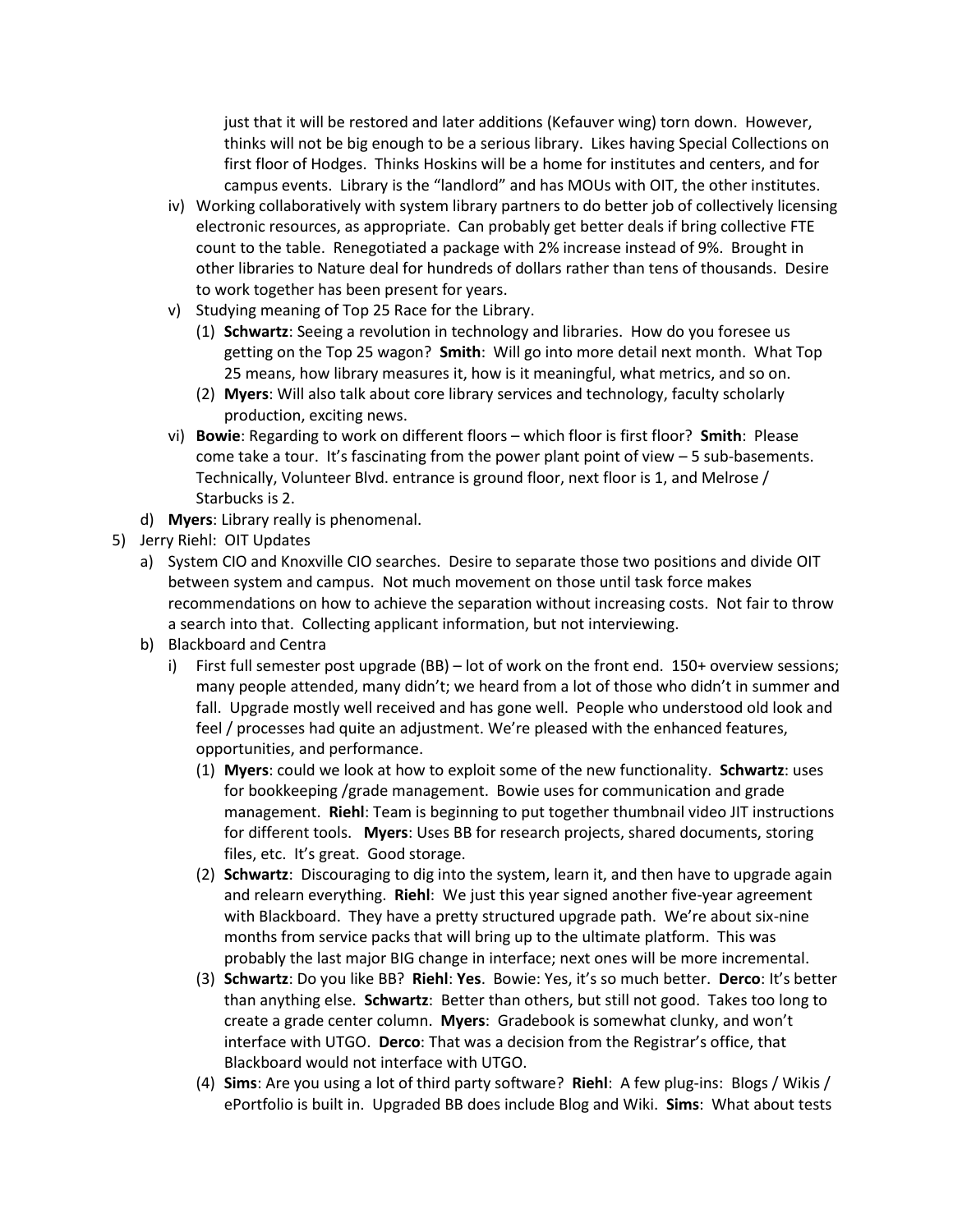or quizzes? **Riehl**: No, that's core product; so is SafeAssign. **Sims**: Is that the only testing, really robust testing package on campus? **Riehl**: Believes so. **Sims**: There are some very slick, high-dollar, secure systems. **Riehl**: Online testing is increasing, but many people really want online testing to take place in a proctored environment. Some conversation about creating a proctored testing center. Especially for high-stakes testing, faculty want to really confirm that it's That Student at That Keyboard.

- (5) **Sims**: Does Blackboard offer lecture capture? **Riehl**: Probably in an intermediate way. **Myers**: How are you defining "lecture capture"? **Sims**: Voice over presentation. **Myers**: We do live streams and voice-overs PPT or Captivate or Camtasia.
- ii) Good segue into Centra. Centra has historically been used for synchronous course delivery live lecture, feedback, etc. Our license expires in January. RFP at purchasing; should be on the street next week. Rebidding that service.
	- (1) Have thoughts about possible directions: Fully expect Saba to rebid Centra; Blackboard has purchased Wimba and Elluminate live and may bid Blackboard Collaborate; Adobe Connect and Citrix Go-To-Meeting may bid.
	- (2) Centra and BB Collaborate are virtual classrooms; GoToMeeting and Cnnect are more videoconferencing. Excited by previews and upcoming 60-day trial of Collaborate.
	- (3) **Schwartz**: What percentage of computers on campus are Mac? **Campbell**: We don't acquire all computers, so we don't know. **Schwartz**: Macs are so much better, so why aren't we buying products that work on Macs? **Riehl**: What we're having more problems with is browser compatibility rather than OS compatibility. Updated browsers come out every month or so, and the new versions break things. **Myers**: Centra is a problem with Macs. **Riehl**: Agreed. Hope that product will leverage some of what we already have that we can't take good advantage of. Hope it will be cross platform. Hope will contribute to lecture capture.
- c) Banner -- A number of things ongoing. Banner has transitioned from Tiger Team mode to ongoing operational mode. Working on list of tasks. Lots of effort going into THEC and 14-dayenrollment. Integrations with Admissions, Ad Astra (rooms), Grade First, about 100 total tasks (Linda Painter, Bursar, Registrar, OIT). Continued to stabilize.
- d) Online Faculty Review went live in June. Required by provost for all faculty to be evaluated online for fall. At least 60% of reviews have at least been initiated. Training has been offered to deans and directors, and to some "proxies." Piloted last fall; good ideas for improvement and enhancement.
- e) **Schwartz**: Student evaluation forms, SAIS. It's a big issue. Response rate dropped when went online. What are you going to do about that? **Campbell**: Two aspects, (1) online assessment process. It works. (2) How do you force students to participate? Some instructors have had good results by instructing students to bring laptop or device to class to do the assessment. Some enhancements, but most don't address problem of getting student to go online and do the form. One might be to make it more optimized for mobile devices (phone). Mix of procedural approach and technology. Open to suggestions. **Myers**: Instructor can set it up as a quiz / test in Blackboard, get a checkmark if they at least access the survey. Heard Susan Martin say that the survey instruments themselves are being examined to make them less clunky. **Campbell**: Elizabeth Pemberton in Office of Research working on that. **Schwartz**: UPenn implemented a link from the "view your grades" page to the survey. **Campbell**: Need good mix of carrots and sticks. **Myers**: Dangerous to link evaluations to grades. **Schwartz**: Could require the survey before can see the final grades. **Campbell**: That's more a policy issue than a technical one. **Sims**: Faculty are greatest resource. Could have a student advocate in each class to encourage completing the survey. **Schwartz**: Purpose of evaluation is to compare everyone on